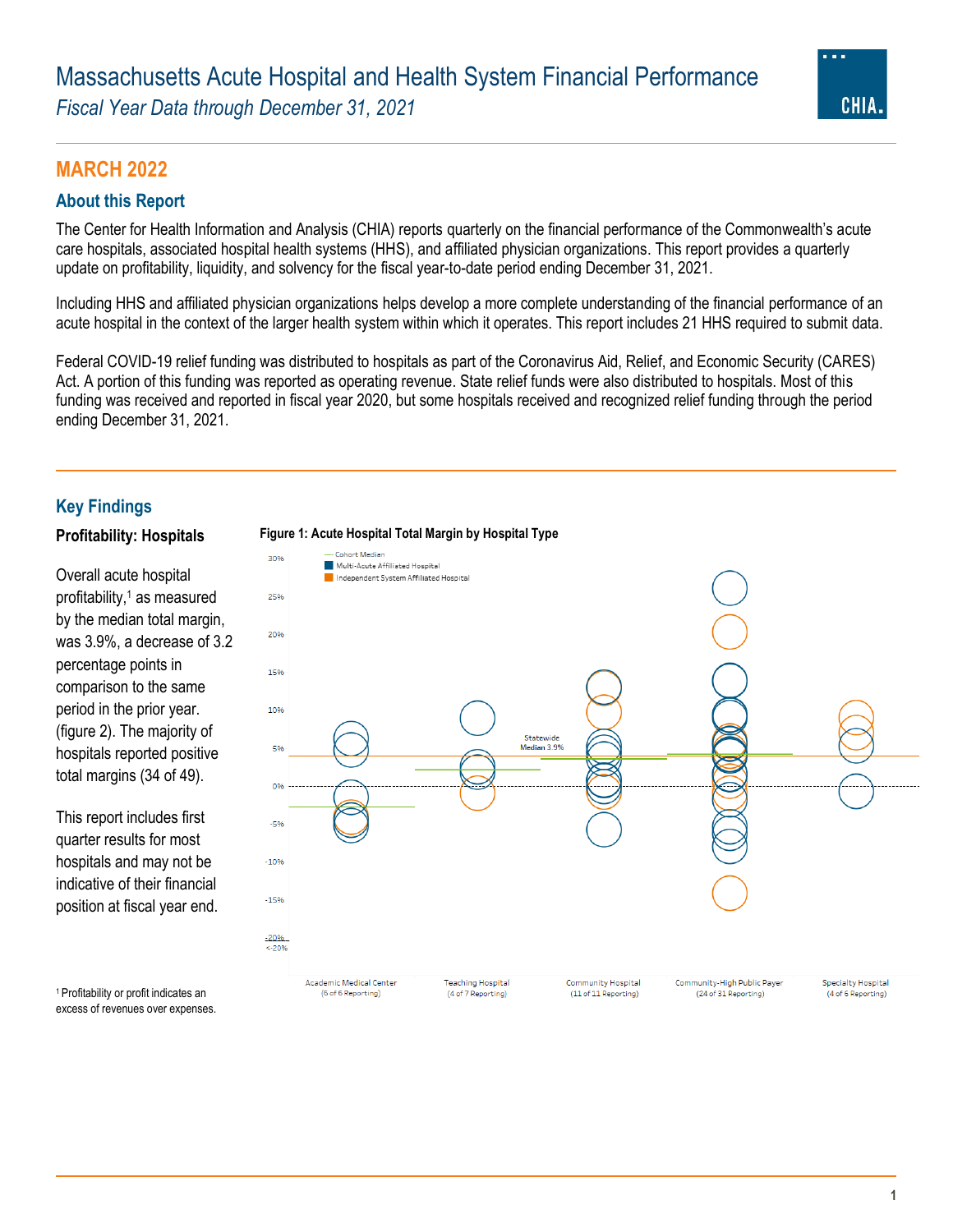#### **Figure 2: Median Total Margin by Hospital Cohort**

All four cohorts<sup>2</sup> experienced a decrease in profitability when compared to the same period last year. The AMC cohort reported the largest decrease of 9.9 percentage points, while the community hospital cohort reported the smallest decrease of 2.7 percentage points.

In aggregate hospitals reported \$119 million in federal and state COVID-19 relief funds as operating revenue during the current period. This revenue is included in their total margins.



<sup>2</sup>Acute hospital cohort designations are Academic Medical Center (AMC), Teaching Hospital, Community Hospital, and Community-High Public Payer (HPP). Specialty Hospitals are not considered a cohort. For further descriptions of the cohorts and specialty hospitals, see the technical appendix.

December 31, 2019 December 31, 2020 December 31, 2021 **Statewide Median**  $3.3%$ 7.1% 3.9% AMC (6 of 6 Reporting) 5.8% 7.1%  $-2.8%$ Teaching Hospital (4 of 7 Reporting) 7.9% 11.4%  $2.2%$ Community Hospital (11 of 11 Reporting)  $2.1%$  $6.2%$  $3.5%$ Community-HPP (24 of 31 Reporting) 7.7% 4.2% 2.9%



The median operating margin was 1.4%, an increase of 0.4 percentage points compared to the same period last year.

The teaching hospital and community-HPP cohorts experienced an increase in median operating margin, while the AMC and community hospital cohorts experienced a decrease. The AMC cohort reported the lowest operating margin of –2.5%.

These margins also include COVID-19 relief funding reported as operating revenue.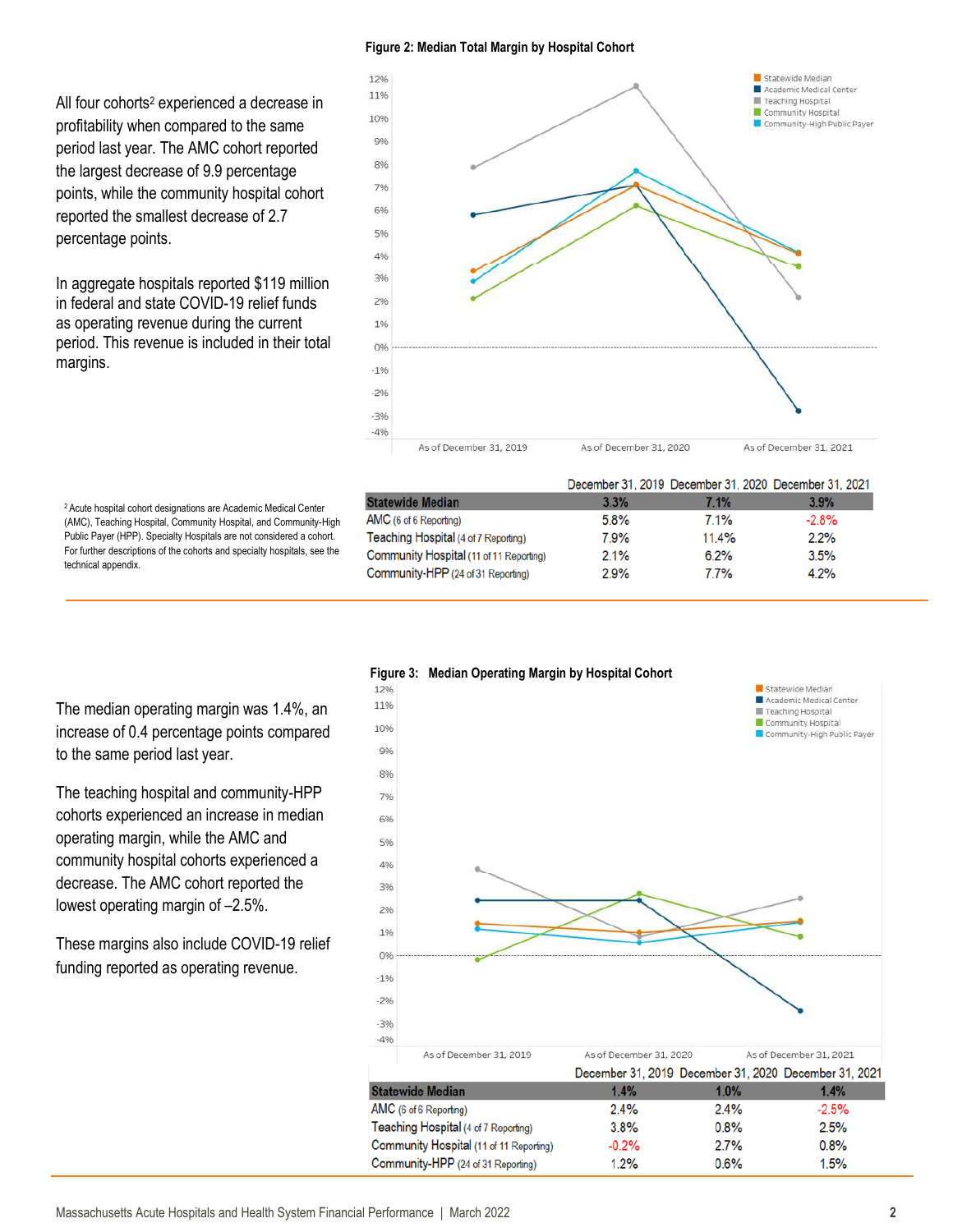The median non-operating margin was 1.7%, a decrease of 3.2 percentage points compared to the same period last year.

All cohorts saw a decrease in their median non-operating margins compared to the same period last year. The teaching hospital cohort reported the largest change in median non-operating margin, a decrease of 4.7 percentage points.

Non-operating margins are influenced by changes in the investment markets. Starting in FY 2020, accounting standards required realized and unrealized gains be recognized in financial performance. These results are included in the non-operating margins in this report.



| December 31, 2019 December 31, 2020 December 31, 2021 |         |
|-------------------------------------------------------|---------|
| 4.9%                                                  | 1.7%    |
| 2.7%                                                  | 0.5%    |
| 6.2%                                                  | 1.5%    |
| 4.7%                                                  | $2.4\%$ |
| 6.4%                                                  | $2.4\%$ |
|                                                       |         |

Aggregate total operating revenue increased by \$570 million (6.6%) of which aggregate net patient service revenue, the most significant component of operating revenue, increased by \$438 million (6.3%) when compared to the prior year. Aggregate expenses increased \$717 million (8.5%) for the fiscal-year-to-date period through December 31, 2021, as compared to the same period in the prior year.

Through December 31, 2021, hospitals reported \$119 million in COVID-19 relief funds in their operating revenue, as compared to \$128 million in the same period the prior year.

#### **Revenue and Expenses Figure 5: Hospital Operating Revenue and Expenses Trends**

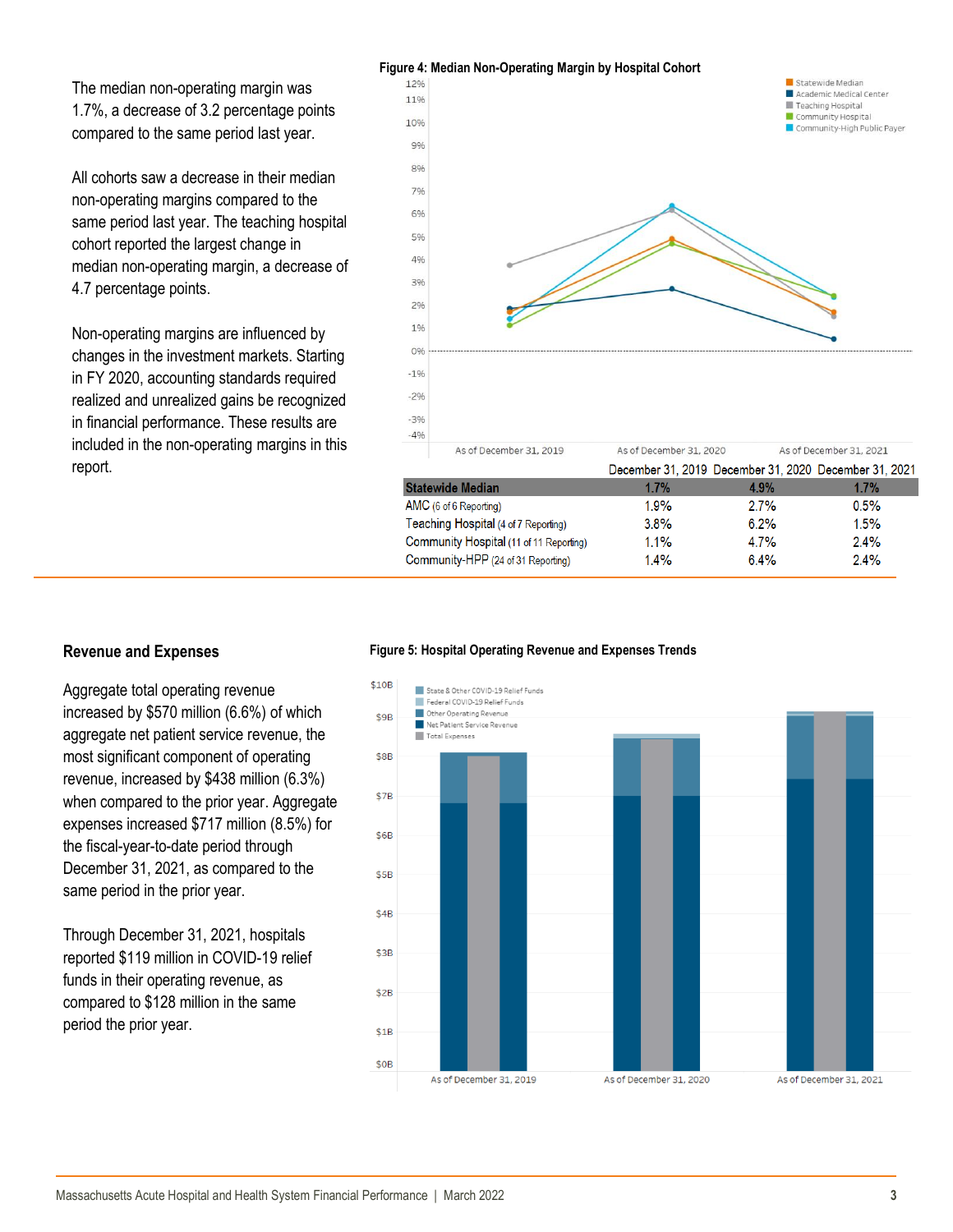| ● Parent System OAMC OTeaching                 |                      |           | O Community     | OHPP       |                                                     | O Specialty     |              | + Physician Organization |             |
|------------------------------------------------|----------------------|-----------|-----------------|------------|-----------------------------------------------------|-----------------|--------------|--------------------------|-------------|
| <b>Baystate Health</b>                         |                      | $\ddot{}$ |                 | $\circ$    | ⋒                                                   | $\infty$        |              |                          |             |
| Berkshire Health Systems +                     |                      |           |                 | $\ddot{}$  |                                                     |                 | $\circ$<br>٠ |                          | $\circ$     |
| Beth Israel Lahey Health   +++++++             |                      |           | $^{\mathrm{+}}$ |            | $\bullet$ $\bullet$ $\circ$ $\circ$ $\circ$ $\circ$ | O               | $\circ$      |                          |             |
| Boston Children's Hospital and Subsidiaries    |                      |           |                 |            |                                                     | $\circ$         |              | ٠                        | $\ddot{}$   |
| Boston Medical Center Health System            |                      |           |                 | $+ 0$<br>٠ |                                                     |                 |              |                          |             |
| Cambridge Health Alliance                      |                      |           |                 |            |                                                     |                 |              |                          |             |
| Cape Cod Healthcare $+$                        |                      |           |                 |            |                                                     | $\circ$<br>٠    | $\circ$      |                          |             |
| Dana-Farber Cancer Institute and Subsidiaries  |                      |           |                 |            |                                                     | O               |              |                          |             |
| Emerson Health System and Subsidiaries         |                      |           |                 |            |                                                     |                 | $\circ$      |                          |             |
| Heywood Healthcare                             |                      |           |                 |            | $\bullet$                                           | $\ddot{}$       |              |                          |             |
| Lawrence General Hospital and Affiliates +     |                      | $\circ$   |                 |            |                                                     |                 |              |                          |             |
| Mass General Brigham +                         |                      | $\ddot{}$ |                 | $0 + +$    | 0 00 0 GHO CO                                       |                 |              |                          | $\ddot{}$   |
| Milford Regional Medical Center and Affiliates |                      |           |                 | ÷          |                                                     | $\circ$<br>٠    |              |                          |             |
| Signature Healthcare Corporation +             |                      |           |                 |            |                                                     | $\circ$         |              |                          |             |
| South Shore Health System                      |                      |           |                 |            |                                                     |                 |              |                          |             |
| Southcoast Health Systems +                    |                      |           |                 |            |                                                     | $\circ$         |              |                          |             |
| Sturdy Memorial Foundation and Affiliates +    |                      |           |                 |            |                                                     |                 | ٠            | O                        |             |
| Trinity Health +                               |                      | ÷         | $\ddot{}$       |            | $\circ$                                             | ٠               | +            |                          |             |
| UMass Memorial Health Care                     |                      |           | $+o$            |            |                                                     | $\circ$ $\circ$ |              |                          |             |
| Valley Health System                           |                      |           | $\ddot{}$       |            | $\circ \bullet$                                     |                 |              |                          |             |
| Wellforce                                      |                      |           | $+0$ 0 $+$      |            | $\pm$                                               |                 |              |                          |             |
|                                                | $< -15\%$ // $-15\%$ |           | $-10%$          | $-5%$      | 0%                                                  | 5%              | 10%<br>15%   | 20%                      | 25% // >25% |

Note: Some entities had margins of <-15% or >25%. In order to display all entities in one graph, there is an axis break at -15% and 25% to account for those organizations. For more details, see the databook.

## **Profitability: Hospital Health Systems and Physician Organizations**

As of December 31, 2021, 15 hospital health systems were profitable and reported a positive total margin, while the remaining six systems that reported data had negative total margins. Total margins reported by the hospital health systems were influenced primarily by non-operating margins during this time period. For most health systems, this data reflects first quarter results and may not be indicative of their final annual financial performance.

Thirty-five of 45 affiliated physician organizations reported a net loss for the period ending December 31, 2021.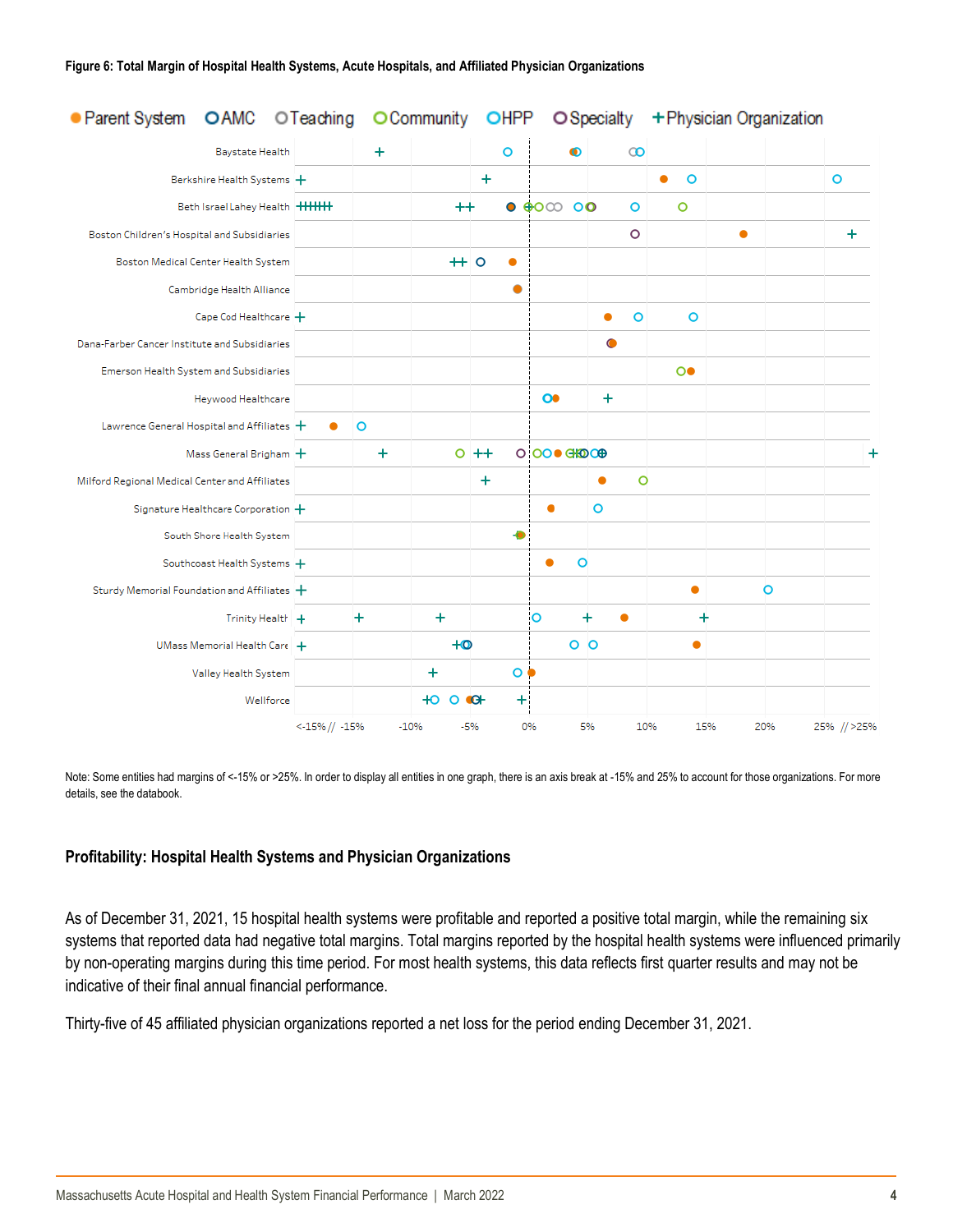| <b>Hospital Health System</b>                                    |                             |                                  |                            |                                           |                               |                                                           |                                                               |                          |                   |
|------------------------------------------------------------------|-----------------------------|----------------------------------|----------------------------|-------------------------------------------|-------------------------------|-----------------------------------------------------------|---------------------------------------------------------------|--------------------------|-------------------|
| <b>Entity</b>                                                    | <b>Organization Type</b>    | <b>Months</b><br><b>Reported</b> | Operating<br><b>Margin</b> | Non-<br><b>Operating</b><br><b>Margin</b> | <b>Total</b><br><b>Margin</b> | <b>COVID Funding in</b><br>Operating Revenue <sup>3</sup> | <b>Excess (Deficit) of</b><br>Revenue over<br><b>Expenses</b> | <b>Current Ratio</b>     | <b>Net Assets</b> |
| <b>Baystate Health</b>                                           |                             | 3 <sup>5</sup>                   | $-0.3%$                    | 4.0%                                      | 3.8%                          | \$14.3                                                    | \$28.8                                                        | 2.1                      | \$1,453.4         |
| Baystate Franklin                                                | Community-High Public Payer | 3                                | 8.8%                       | 0.6%                                      | 9.4%                          | \$3.9                                                     | \$3.0                                                         | 1.3                      | \$55.9            |
| Baystate Medical Center &                                        | <b>Teaching Hospital</b>    | 3                                | 2.6%                       | 6.2%                                      | 8.9%                          | \$6.2                                                     | \$38.0                                                        | 2.9                      | \$1,091.7         |
| <b>Baystate Noble</b>                                            | Community-High Public Payer | 3                                | $-1.9%$                    | 0.1%                                      | $-1.8%$                       | \$0.3                                                     | (\$0.3)                                                       | 1.0                      | \$30.6            |
| <b>Baystate Wing</b>                                             | Community-High Public Payer | 3                                | 2.6%                       | 1.5%                                      | 4.1%                          | \$0.5                                                     | \$1.1                                                         | 1.2                      | \$44.9            |
| <b>Baystate Medical Practices</b>                                | Physician Organization      | 3                                | $-13.0%$                   | 0.3%                                      | $-12.7%$                      | \$3.0                                                     | (\$13.5)                                                      | ÷,                       |                   |
| <b>Berkshire Health Systems</b>                                  |                             | $\overline{3}$                   | 3.7%                       | 7.7%                                      | 11.4%                         | \$6.9                                                     | \$23.9                                                        | 1.6                      | \$628.8           |
| <b>Berkshire Medical Center</b>                                  | Community-High Public Payer | 3                                | 5.6%                       | 8.1%                                      | 13.8%                         | \$4.6                                                     | \$22.9                                                        | 1.4                      | \$560.4           |
| Fairview Hospital                                                | Community-High Public Payer | 3                                | 15.4%                      | 10.7%                                     | 26.1%                         | \$1.4                                                     | \$6.4                                                         | 1.5                      | \$61.9            |
| <b>Berkshire Faculty Services</b>                                | Physician Organization      | 3                                | $-38.4%$                   | 0.0%                                      | $-38.4%$                      | \$0.4                                                     | (\$4.7)                                                       | ÷,                       |                   |
| Berkshire Orthopaedic Associates                                 | Physician Organization      | 3                                | $-3.6%$                    | 0.0%                                      | $-3.6%$                       | \$0.5                                                     | (S0.1)                                                        | $\overline{\phantom{a}}$ |                   |
| <b>Beth Israel Lahey Health</b>                                  |                             | $\overline{3}$                   | $-0.9%$                    | $-0.7%$                                   | $-1.5%$                       | \$17.0                                                    | (\$24.1)                                                      | 2.3                      | \$3,540.8         |
| Anna Jaques Hospital                                             | <b>Community Hospital</b>   | 3                                | $-1.5%$                    | 2.4%                                      | 0.8%                          | \$1.2                                                     | \$0.3                                                         | 1.6                      | \$47.0            |
| Beth Israel Deaconess Hospital - Milton                          | <b>Community Hospital</b>   | 3                                | $-2.0%$                    | 1.9%                                      | $-0.1%$                       | \$0.6                                                     | (\$0.0)                                                       | 1.6                      | \$122.3           |
| Beth Israel Deaconess Hospital - Needham                         | <b>Community Hospital</b>   | 3                                | 5.3%                       | $-0.1%$                                   | 5.2%                          | \$0.4                                                     | \$1.8                                                         | 1.6                      | \$67.1            |
| Beth Israel Deaconess Hospital - Plymouth                        | Community-High Public Payer | 3                                | 4.3%                       | $-0.1%$                                   | 4.2%                          | \$1.6                                                     | \$3.7                                                         | 1.4                      | \$144.1           |
| Beth Israel Deaconess Medical Center                             | Academic Medical Center     | 3                                | 0.1%                       | $-1.6%$                                   | $-1.5%$                       | \$3.5                                                     | (\$8.2)                                                       | 3.1                      | \$1.294.5         |
| Lahey Hospital and Medical Center                                | <b>Teaching Hospital</b>    | 3                                | 2.6%                       | $-0.1%$                                   | 2.5%                          | \$0.4                                                     | \$6.5                                                         | 2.3                      | \$476.2           |
| Mount Aubum Hospital                                             | <b>Teaching Hospital</b>    | 3                                | 2.4%                       | $-0.6%$                                   | 1.8%                          | \$2.5                                                     | \$1.6                                                         | 1.9                      | \$242.6           |
| New England Baptist Hospital                                     | Specialty Hospital          | 3                                | 5.6%                       | $-0.3%$                                   | 5.3%                          | \$0.8                                                     | \$3.1                                                         | 3.2                      | \$180.8           |
| Northeast Hospital                                               | Community-High Public Payer | 3                                | 5.3%                       | 3.7%                                      | 9.0%                          | \$1.7                                                     | \$9.9                                                         | 3.7                      | \$320.7           |
| Winchester Hospital                                              | <b>Community Hospital</b>   | 3                                | 6.3%                       | 6.7%                                      | 13.0%                         | \$1.5                                                     | \$11.9                                                        | 4.6                      | \$377.0           |
| The Affiliated Physicians Group                                  | Physician Organization      | 3                                | $-24.7%$                   | 0.0%                                      | $-24.7%$                      | \$0.0                                                     | (\$6.7)                                                       | ÷,                       |                   |
| <b>Community Physicians Associates</b>                           | Physician Organization      | 3                                | $-53.8%$                   | 0.0%                                      | $-53.8%$                      | \$0.0                                                     | (\$0.6)                                                       | $\overline{\phantom{a}}$ |                   |
| Harvard Medical Faculty Physicians                               | Physician Organization      | 3                                | 0.0%                       | 0.0%                                      | 0.0%                          | \$0.0                                                     | \$0.0                                                         | $\overline{\phantom{a}}$ |                   |
| Jordan Physicians Associates                                     | Physician Organization      | 3                                | $-30.9%$                   | 0.0%                                      | $-30.9%$                      | \$0.0                                                     | (\$2.7)                                                       | $\overline{\phantom{a}}$ |                   |
| Lahey Clinic                                                     | Physician Organization      | 3                                | $-23.6%$                   | $-0.4%$                                   | $-24.1%$                      | \$0.5                                                     | (\$18.0)                                                      | $\overline{\phantom{a}}$ |                   |
| Lahey Physician Community Org                                    | Physician Organization      | 3                                | $-5.8%$                    | 0.0%                                      | $-5.8%$                       | \$0.0                                                     | (\$0.3)                                                       | $\overline{\phantom{a}}$ |                   |
| Mount Auburn Professional Services                               | Physician Organization      | 3                                | $-32.5%$                   | 0.0%                                      | $-32.5%$                      | \$0.0                                                     | (\$7.6)                                                       | $\overline{\phantom{a}}$ |                   |
| New England Baptist Medical Associates                           | Physician Organization      | 3                                | $-38.0%$                   | 0.0%                                      | $-38.0%$                      | \$0.0                                                     | (\$0.8)                                                       | $\overline{\phantom{a}}$ |                   |
| Northeast Medical Practice                                       | Physician Organization      | 3                                | -44.9%                     | 0.0%                                      | -44.9%                        | \$0.0                                                     | (\$4.6)                                                       | $\overline{\phantom{a}}$ |                   |
| Seacoast Affiliated Group Practice                               | Physician Organization      | 3                                | $-23.1%$                   | 0.0%                                      | $-23.1%$                      | \$0.0                                                     | (\$0.8)                                                       |                          |                   |
| Winchester Physician Association                                 | Physician Organization      | 3                                | $-5.0%$                    | 0.0%                                      | $-5.0%$                       | \$0.2                                                     | (\$0.7)                                                       | ÷,                       |                   |
| <b>Boston Children's Hospital and Subsidiaries</b>               |                             | $\mathbf{3}$                     | 7.5%                       | 10.7%                                     | 18.2%                         | \$63.9                                                    | \$164.5                                                       | 1.6                      | \$8,082.4         |
| Boston Children's Hospital                                       | Specialty Hospital          | 3                                | 7.6%                       | 1.4%                                      | 9.0%                          | \$51.0                                                    | \$52.4                                                        | 7.0                      | \$5,242.1         |
| Physicians Organization at Children's Hospital and<br>Foundation | Physician Organization      | 3                                | 4.3%                       | 23.2%                                     | 27.4%                         | \$4.9                                                     | \$79.0                                                        | $\overline{\phantom{a}}$ |                   |
| <b>Boston Medical Center Health System</b>                       |                             | $\overline{3}$                   | $-1.8%$                    | 0.4%                                      | $-1.4%$                       | \$3.6                                                     | (\$16.8)                                                      | 1.6                      | \$2,051.8         |
| Boston Medical Center ε                                          | Academic Medical Center     | 3                                | $-5.0%$                    | 1.0%                                      | $-4.1%$                       | \$3.6                                                     | (\$19.7)                                                      | 2.0                      | \$1,415.3         |
| Boston University Affiliated Physicians                          | Physician Organization      | 3                                | $-6.3%$                    | 0.0%                                      | $-6.3%$                       | \$0.0                                                     | (\$0.0)                                                       |                          |                   |
| <b>BMC Faculty Practice Foundation</b>                           | Physician Organization      | 3                                | $-3.6%$                    | $-2.0%$                                   | $-5.6%$                       | \$0.0                                                     | (\$6.1)                                                       |                          |                   |
| <b>Cambridge Health Alliance</b>                                 |                             | $6\phantom{a}$                   | $-4.1%$                    | 3.1%                                      | $-1.0%$                       | \$0.0                                                     | (\$4.2)                                                       | 4.5                      | \$296.0           |
| Cambridge Health Alliance ε                                      | <b>Teaching Hospital</b>    | 6                                | $-4.1%$                    | 3.1%                                      | $-1.0%$                       | \$0.0                                                     | (\$4.2)                                                       | 4.5                      | \$296.0           |
| <b>Cape Cod Healthcare</b>                                       |                             | $\mathbf{3}$                     | 0.0%                       | 6.7%                                      | 6.7%                          | \$0.4                                                     | \$18.3                                                        | 1.3                      | \$913.3           |
| Cape Cod Hospital                                                | Community-High Public Payer | 3                                | 4.2%                       | 5.1%                                      | 9.3%                          | \$0.2                                                     | \$15.8                                                        | 1.6                      | \$529.8           |
| Falmouth Hospital                                                | Community-High Public Payer | 3                                | 1.7%                       | 12.2%                                     | 13.9%                         | \$0.0                                                     | \$6.9                                                         | 0.9                      | \$254.2           |
| Medical Affiliates of Cape Cod                                   | Physician Organization      | 3                                | $-29.0%$                   | 0.0%                                      | $-29.0%$                      | \$0.0                                                     | (\$6.7)                                                       |                          |                   |
| <b>Dana-Farber Cancer Institute and Subsidiaries</b>             |                             | $\mathbf{3}$                     | $-7.2%$                    | 14.3%                                     | 7.1%                          | \$0.0                                                     | \$46.0                                                        | 1.1                      | \$3,057.7         |
| Dana-Farber Cancer Institute                                     | <b>Specialty Hospital</b>   | 3                                | $-7.2%$                    | 14.3%                                     | 7.0%                          | \$0.0                                                     | \$45.5                                                        | 1.2                      | \$3,099.7         |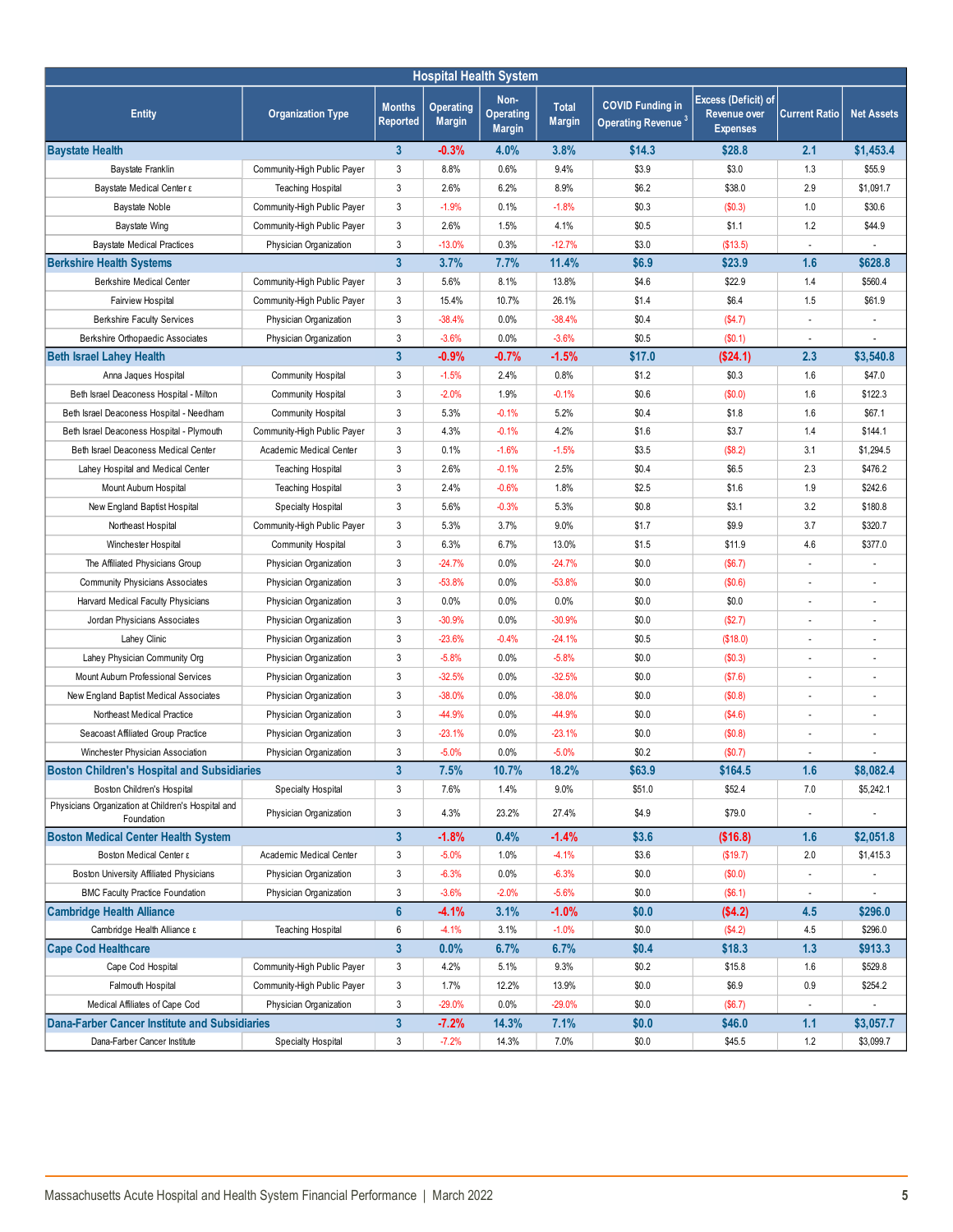| <b>Hospital Health System</b>                             |                                                                                                                |                           |                                   |                                           |                               |                                                                                                                            |                                                        |                          |                          |
|-----------------------------------------------------------|----------------------------------------------------------------------------------------------------------------|---------------------------|-----------------------------------|-------------------------------------------|-------------------------------|----------------------------------------------------------------------------------------------------------------------------|--------------------------------------------------------|--------------------------|--------------------------|
| <b>Entity</b>                                             | <b>Organization Type</b>                                                                                       | <b>Months</b><br>Reported | <b>Operating</b><br><b>Margin</b> | Non-<br><b>Operating</b><br><b>Margin</b> | <b>Total</b><br><b>Margin</b> | <b>COVID Funding in</b><br>Operating Revenue <sup>3</sup>                                                                  | Excess (Deficit) of<br>Revenue over<br><b>Expenses</b> | <b>Current Ratio</b>     | <b>Net Assets</b>        |
| <b>Emerson Health System and Subsidiaries</b>             |                                                                                                                | $\mathbf{3}$              | 13.3%                             | 0.5%                                      | 13.7%                         | \$13.3                                                                                                                     | \$13.7                                                 | 1.3                      | \$100.7                  |
| Emerson Hospital                                          | <b>Community Hospital</b>                                                                                      | 3                         | 11.4%                             | 1.4%                                      | 12.9%                         | \$13.3                                                                                                                     | \$12.8                                                 | 1.8                      | \$102.8                  |
| <b>Heywood Healthcare</b>                                 |                                                                                                                | $\mathbf{3}$              | 1.0%                              | 1.4%                                      | 2.3%                          | \$0.0                                                                                                                      | \$1.3                                                  | 1.1                      | \$83.1                   |
| Athol Hospital                                            | Community-High Public Payer                                                                                    | 3                         | 1.4%                              | 0.0%                                      | 1.5%                          | \$0.0                                                                                                                      | \$0.1                                                  | 0.8                      | \$14.4                   |
| Heywood Hospital                                          | Community-High Public Payer                                                                                    | 3                         | $-0.3%$                           | 1.9%                                      | 1.6%                          | \$0.0                                                                                                                      | \$0.6                                                  | 1.0                      | \$49.0                   |
| Heywood Medical Group                                     | Physician Organization                                                                                         | 3                         | 6.7%                              | 0.0%                                      | 6.7%                          | \$0.0                                                                                                                      | \$0.4                                                  | $\overline{\phantom{a}}$ |                          |
| <b>Lawrence General Hospital and Affiliates</b>           |                                                                                                                | $\mathbf{3}$              | $-17.8%$                          | 1.2%                                      | $-16.6%$                      | \$0.0                                                                                                                      | (\$12.5)                                               | 1.3                      | \$53.5                   |
| Lawrence General Hospital                                 | Community-High Public Payer                                                                                    | 3                         | $-15.1%$                          | 0.9%                                      | $-14.2%$                      | \$0.0                                                                                                                      | (\$10.1)                                               | 1.3                      | \$62.7                   |
| <b>Community Medical Associates</b>                       | Physician Organization                                                                                         | 3                         | $-103.6%$                         | 0.0%                                      | $-103.6%$                     | \$0.0                                                                                                                      | (\$2.0)                                                | $\overline{\phantom{a}}$ |                          |
| <b>Mass General Brigham</b>                               |                                                                                                                | $\overline{\mathbf{3}}$   | 0.2%                              | 2.3%                                      | 2.5%                          | \$0.3                                                                                                                      | \$105.0                                                | 2.9                      | \$16,426.5               |
| Brigham & Women's Faulkner Hospital                       | <b>Community Hospital</b>                                                                                      | 3                         | 0.8%                              | $-0.1%$                                   | 0.7%                          | \$0.0                                                                                                                      | \$0.6                                                  | 0.6                      | \$68.1                   |
| Brigham & Women's Hospital                                | Academic Medical Center                                                                                        | 3                         | 6.2%                              | 0.0%                                      | 6.2%                          | \$0.0                                                                                                                      | \$59.2                                                 | 0.9                      | \$738.0                  |
| Cooley Dickinson Hospital                                 | Community-High Public Payer                                                                                    | 3                         | 5.6%                              | 0.0%                                      | 5.6%                          | \$0.0                                                                                                                      | \$3.3                                                  | 0.8                      | \$44.2                   |
| Martha's Vineyard Hospital                                | <b>Community Hospital</b>                                                                                      | 3                         | $-2.1%$                           | 6.5%                                      | 4.4%                          | \$0.0                                                                                                                      | \$1.4                                                  | 2.2                      | \$161.3                  |
| Massachusetts Eye & Ear Infirmary                         | Specialty Hospital                                                                                             | 3                         | $-0.2%$                           | $-0.5%$                                   | $-0.7%$                       | \$0.0                                                                                                                      | (S0.5)                                                 | 1.1                      | \$20.4                   |
| Massachusetts General Hospital                            | Academic Medical Center                                                                                        | 3                         | 5.1%                              | $-0.4%$                                   | 4.7%                          | \$0.0                                                                                                                      | \$60.6                                                 | 0.9                      | \$3,495.5                |
| Nantucket Cottage Hospital                                | <b>Community Hospital</b>                                                                                      | 3                         | $-14.6%$                          | 8.9%                                      | $-5.8%$                       | \$0.0                                                                                                                      | (\$1.0)                                                | 3.6                      | \$162.0                  |
| Newton-Wellesley Hospital                                 | <b>Community Hospital</b>                                                                                      | 3                         | 4.0%                              | $-0.5%$                                   | 3.5%                          | \$0.0                                                                                                                      | \$5.7                                                  | 0.8                      | \$109.3                  |
| North Shore Medical Center                                | Community-High Public Payer                                                                                    | 3                         | 1.5%                              | 0.0%                                      | 1.5%                          | \$0.1                                                                                                                      | \$2.0                                                  | 0.9                      | \$239.4                  |
| Brigham and Women's Physicians Organization               | Physician Organization                                                                                         | 3                         | 3.6%                              | 2.6%                                      | 6.2%                          | \$0.0                                                                                                                      | \$18.2                                                 |                          |                          |
| <b>CD Practice Associates</b>                             | Physician Organization                                                                                         | 3                         | $-21.6%$                          | 0.0%                                      | $-21.6%$                      | \$0.0                                                                                                                      | (S3.8)                                                 |                          |                          |
| Massachusetts Eye and Ear Associates                      | Physician Organization                                                                                         | 3                         | 3.4%                              | 0.7%                                      | 4.1%                          | \$0.0                                                                                                                      | \$1.7                                                  |                          |                          |
| Massachusetts General Hospital Physicians<br>Organization | Physician Organization                                                                                         | 3                         | 0.5%                              | 3.3%                                      | 3.8%                          | \$0.0                                                                                                                      | \$13.9                                                 |                          |                          |
| Nantucket Physician Organization                          | Physician Organization                                                                                         | 3                         | 35.7%                             | 0.0%                                      | 35.7%                         | \$0.0                                                                                                                      | \$0.1                                                  |                          |                          |
| Newton-Wellesley Physician Hospital Group                 | Physician Organization                                                                                         | 3                         | $-12.4%$                          | 0.0%                                      | $-12.4%$                      | \$0.0                                                                                                                      | (\$3.6)                                                |                          |                          |
| North Shore Physicians Group                              | Physician Organization                                                                                         | 3                         | $-3.5%$                           | 0.0%                                      | $-3.5%$                       | \$0.0                                                                                                                      | (\$2.0)                                                |                          |                          |
| Partners Community Physician Organization                 | Physician Organization                                                                                         | 3                         | $-6.3%$                           | 2.0%                                      | $-4.3%$                       | \$0.0                                                                                                                      | (\$1.8)                                                |                          |                          |
| <b>Milford Regional Medical Center and Affiliates</b>     |                                                                                                                | $\overline{3}$            | 2.6%                              | 3.6%                                      | 6.2%                          | \$3.2                                                                                                                      | \$6.0                                                  | 1.7                      | \$131.4                  |
| Milford Regional Medical Center                           | <b>Community Hospital</b>                                                                                      | 3                         | 4.9%                              | 4.9%                                      | 9.7%                          | \$3.2                                                                                                                      | \$7.1                                                  | 1.9                      | \$126.8                  |
| Milford Regional Physician Group                          | Physician Organization                                                                                         | 3                         | $-3.7%$                           | 0.0%                                      | $-3.7%$                       | \$0.0                                                                                                                      | (\$1.0)                                                |                          |                          |
| <b>Shriners Hospitals for Children</b>                    |                                                                                                                |                           |                                   |                                           |                               |                                                                                                                            |                                                        |                          |                          |
| Shriners Hospital for Children - Boston                   |                                                                                                                |                           |                                   |                                           |                               | Shriner's Hospital for Children has a fiscal year end date of December 31 and therefore their data is not due at this time |                                                        |                          |                          |
| Shriners Hospital for Children - Springfield              |                                                                                                                |                           |                                   |                                           |                               |                                                                                                                            |                                                        |                          |                          |
| <b>Signature Healthcare Corporation</b>                   |                                                                                                                | $\mathbf{3}$              | $-0.3%$                           | 2.2%                                      | 1.9%                          | \$1.0                                                                                                                      | \$2.0                                                  | 0.8                      | \$114.7                  |
| Signature Healthcare Brockton Hospital                    | Community-High Public Payer                                                                                    | 3                         | 3.1%                              | 2.8%                                      | 5.9%                          | \$0.9                                                                                                                      | \$5.5                                                  | 0.8                      | \$100.2                  |
| Signature Healthcare Medical Group                        | Physician Organization                                                                                         | 3                         | $-20.2%$                          | 0.0%                                      | $-20.2%$                      | \$0.2                                                                                                                      | (\$3.4)                                                | $\overline{\phantom{a}}$ |                          |
| South Shore Health System Inc.                            |                                                                                                                | $\mathbf{3}$              | $-3.7%$                           | 3.1%                                      | $-0.6%$                       | \$0.0                                                                                                                      | (\$1.5)                                                | $1.2$                    | \$488.5                  |
| South Shore Hospital                                      | Community Hospital                                                                                             | 3                         | $-4.0%$                           | 3.2%                                      | $-0.8%$                       | \$0.0                                                                                                                      | (\$1.6)                                                | 0.9                      | \$400.7                  |
| Coastal Medical Associates                                | Physician Organization                                                                                         | 3                         | $-1.0%$                           | 0.0%                                      | $-1.0%$                       | \$0.0                                                                                                                      | (\$0.3)                                                | $\overline{\phantom{a}}$ |                          |
| <b>Southcoast Health Systems</b>                          |                                                                                                                | $\mathbf{3}$              | $-7.0%$                           | 8.7%                                      | 1.7%                          | \$5.5\$                                                                                                                    | \$5.5                                                  | 1.0                      | \$957.8                  |
| Southcoast Hospital Group                                 | Community-High Public Payer                                                                                    | 3                         | $-3.5%$                           | 8.1%                                      | 4.6%                          | \$5.5                                                                                                                      | \$11.6                                                 | 1.0                      | \$684.0                  |
| Southcoast Physician Group                                | Physician Organization                                                                                         | 3                         | -25.3%                            | 0.0%                                      | $-25.3%$                      | \$0.0                                                                                                                      | (\$16.4)                                               | $\overline{\phantom{a}}$ | $\overline{\phantom{a}}$ |
| <b>Steward Health Care</b>                                |                                                                                                                |                           |                                   |                                           |                               |                                                                                                                            |                                                        |                          |                          |
| Morton Hospital                                           |                                                                                                                |                           |                                   |                                           |                               |                                                                                                                            |                                                        |                          |                          |
| Nashoba Valley Medical Center                             |                                                                                                                |                           |                                   |                                           |                               |                                                                                                                            |                                                        |                          |                          |
| Steward Carney Hospital ε                                 |                                                                                                                |                           |                                   |                                           |                               |                                                                                                                            |                                                        |                          |                          |
| Steward Good Samaritan Medical Center                     |                                                                                                                |                           |                                   |                                           |                               |                                                                                                                            |                                                        |                          |                          |
| Steward Holy Family Hospital                              | Steward Health Care has a fiscal year end date of December 31 and therefore their data is not due at this time |                           |                                   |                                           |                               |                                                                                                                            |                                                        |                          |                          |
| Steward Norwood Hospital                                  |                                                                                                                |                           |                                   |                                           |                               |                                                                                                                            |                                                        |                          |                          |
| Steward Saint Anne's Hospital                             |                                                                                                                |                           |                                   |                                           |                               |                                                                                                                            |                                                        |                          |                          |
| Steward St. Elizabeth's Medical Center ε                  |                                                                                                                |                           |                                   |                                           |                               |                                                                                                                            |                                                        |                          |                          |
| Steward Medical Group                                     |                                                                                                                |                           |                                   |                                           |                               |                                                                                                                            |                                                        |                          |                          |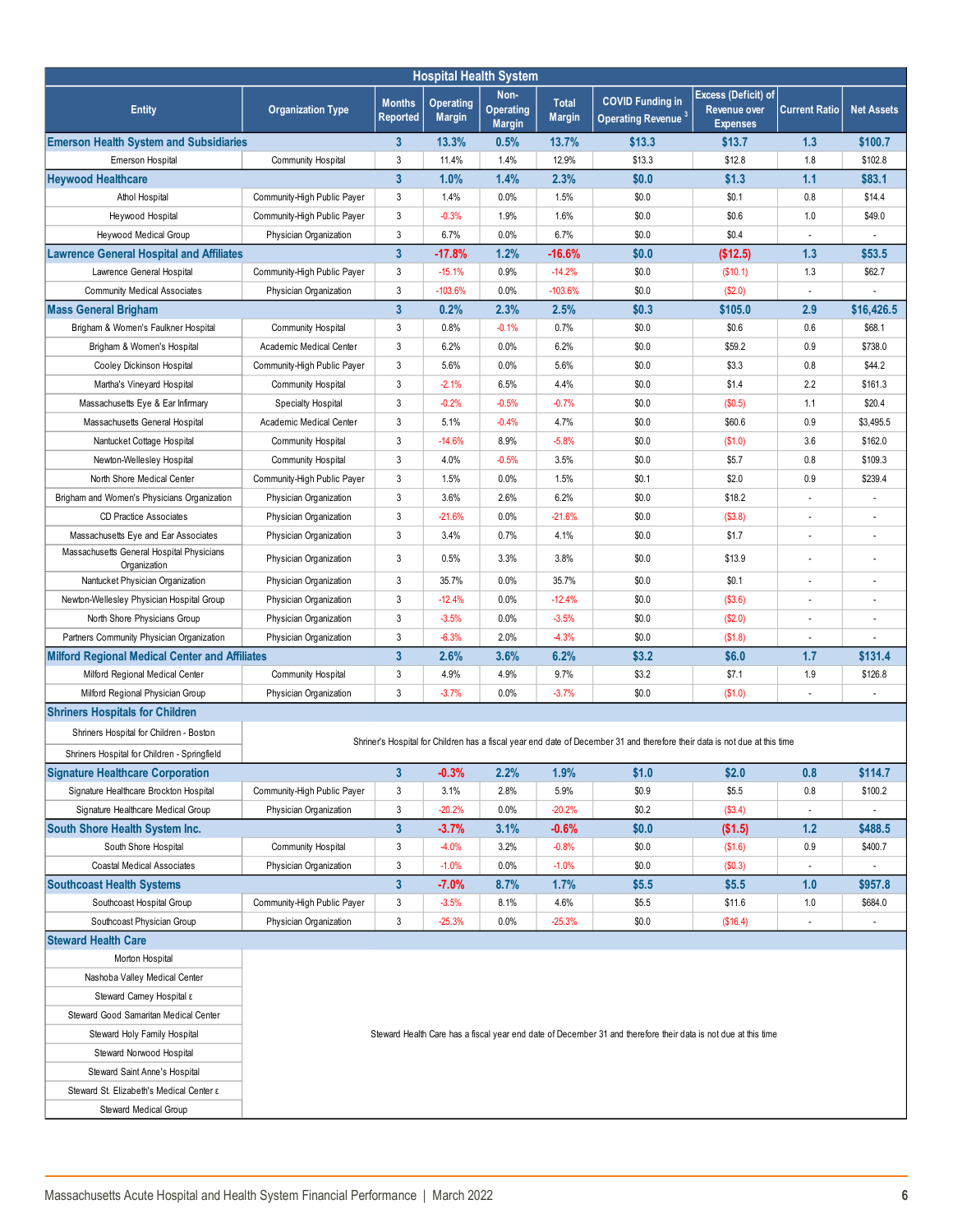| <b>Hospital Health System</b>                    |                             |                                                                                                             |                                   |                                           |                               |                                                           |                                                               |                      |                   |  |
|--------------------------------------------------|-----------------------------|-------------------------------------------------------------------------------------------------------------|-----------------------------------|-------------------------------------------|-------------------------------|-----------------------------------------------------------|---------------------------------------------------------------|----------------------|-------------------|--|
| <b>Entity</b>                                    | <b>Organization Type</b>    | <b>Months</b><br>Reported                                                                                   | <b>Operating</b><br><b>Margin</b> | Non-<br><b>Operating</b><br><b>Margin</b> | <b>Total</b><br><b>Margin</b> | <b>COVID Funding in</b><br>Operating Revenue <sup>3</sup> | Excess (Deficit) of<br><b>Revenue over</b><br><b>Expenses</b> | <b>Current Ratio</b> | <b>Net Assets</b> |  |
| <b>Sturdy Memorial Foundation and Affiliates</b> |                             | 3                                                                                                           | $-3.2%$                           | 17.3%                                     | 14.1%                         | \$0.0                                                     | \$12.6                                                        | 1.3                  | \$604.1           |  |
| Sturdy Memorial Hospital                         | Community-High Public Payer | 3                                                                                                           | 0.2%                              | 20.1%                                     | 20.3%                         | \$0.0                                                     | \$14.8                                                        | 1.2                  | \$529.7           |  |
| <b>Sturdy Memorial Associates</b>                | Physician Organization      | 3                                                                                                           | $-21.1%$                          | 0.3%                                      | $-20.8%$                      | \$0.0\$                                                   | (S3.0)                                                        | ÷,                   |                   |  |
| <b>Tenet Healthcare</b>                          |                             |                                                                                                             |                                   |                                           |                               |                                                           |                                                               |                      |                   |  |
| MetroWest Medical Center                         |                             |                                                                                                             |                                   |                                           |                               |                                                           |                                                               |                      |                   |  |
| Saint Vincent Hospital ε                         |                             | Tenet Healthcare has a fiscal year end date of December 31 and therefore their data is not due at this time |                                   |                                           |                               |                                                           |                                                               |                      |                   |  |
| Metrowest Physician Services                     |                             |                                                                                                             |                                   |                                           |                               |                                                           |                                                               |                      |                   |  |
| Saint Vincent Medical Company                    |                             |                                                                                                             |                                   |                                           |                               |                                                           |                                                               |                      |                   |  |
| <b>Trinity Health</b>                            |                             | $6\phantom{a}$                                                                                              | 2.7%                              | 5.4%                                      | 8.1%                          | \$137.2                                                   | \$878.1                                                       | 2.2                  | \$19,463.0        |  |
| Mercy Medical Center                             | Community-High Public Payer | 6                                                                                                           | 0.0%                              | 0.6%                                      | 0.6%                          | \$0.0                                                     | \$1.0                                                         | 1.3                  | \$199.4           |  |
| Mercy Inpatient Medical Associates               | Physician Organization      | 6                                                                                                           | $-55.9%$                          | 0.0%                                      | $-55.9%$                      | \$0.0                                                     | (S4.8)                                                        | ÷,                   |                   |  |
| Mercy Medical Group                              | Physician Organization      | 6                                                                                                           | 5.0%                              | 0.0%                                      | 5.0%                          | \$0.0                                                     | \$0.2                                                         | $\overline{a}$       |                   |  |
| Mercy Specialist Physicians                      | Physician Organization      | 6                                                                                                           | 14.8%                             | 0.0%                                      | 14.8%                         | \$0.0                                                     | \$0.3                                                         | ÷,                   |                   |  |
| Pioneer Valley Cardiology Associates             | Physician Organization      | 6                                                                                                           | $-7.5%$                           | 0.0%                                      | $-7.5%$                       | \$0.1                                                     | (\$0.6)                                                       | ÷,                   |                   |  |
| Riverbend Medical Group                          | Physician Organization      | 6                                                                                                           | $-14.4%$                          | 0.0%                                      | $-14.4%$                      | \$2.7                                                     | (\$6.0)                                                       | ÷                    |                   |  |
| <b>UMass Memorial Health Care</b>                |                             | $\overline{\mathbf{3}}$                                                                                     | $-6.9%$                           | 21.1%                                     | 14.2%                         | \$4.0                                                     | \$145.3                                                       | 1.6                  | \$1,611.8         |  |
| HealthAlliance-Clinton Hospital                  | Community-High Public Payer | 3                                                                                                           | $-10.4%$                          | 5.0%                                      | $-5.4%$                       | \$0.3                                                     | (\$3.0)                                                       | 1.0                  | \$175.5           |  |
| Marlborough Hospital                             | Community-High Public Payer | 3                                                                                                           | 1.5%                              | 4.1%                                      | 5.5%                          | \$0.3                                                     | \$1.6                                                         | 1.3                  | \$59.9            |  |
| Harrington Memorial Hospital                     | Community-High Public Payer | 3                                                                                                           | 0.8%                              | 3.2%                                      | 3.9%                          | \$0.2\$                                                   | \$1.6                                                         | 0.8                  | \$78.4            |  |
| UMass Memorial Medical Center $\varepsilon$      | Academic Medical Center     | 3                                                                                                           | $-6.3%$                           | 1.2%                                      | $-5.2%$                       | \$2.7                                                     | (\$28.3)                                                      | 1.0                  | \$444.9           |  |
| Harrington Physician Services                    | Physician Organization      | 3                                                                                                           | $-38.6%$                          | 0.0%                                      | $-38.6%$                      | \$0.0                                                     | (S2.3)                                                        | $\overline{a}$       |                   |  |
| UMass Memorial Medical Group Inc.                | Physician Organization      | 3                                                                                                           | $-7.2%$                           | 1.1%                                      | $-6.1%$                       | \$0.5                                                     | (S9.8)                                                        |                      |                   |  |
| <b>Valley Health System</b>                      |                             | $\overline{3}$                                                                                              | 0.5%                              | $-0.2%$                                   | 0.2%                          | \$0.0                                                     | \$0.1                                                         | 1.5                  | \$21.1            |  |
| Holyoke Medical Center                           | Community-High Public Payer | 3                                                                                                           | $-0.6%$                           | $-0.4%$                                   | $-1.0%$                       | \$0.0                                                     | (\$0.5)                                                       | 1.4                  | \$8.3             |  |
| Western Mass Physician Associates                | Physician Organization      | 3                                                                                                           | $-8.1%$                           | 0.0%                                      | $-8.1%$                       | \$0.0                                                     | (\$0.2)                                                       |                      |                   |  |
| <b>Wellforce</b>                                 |                             | $\overline{\mathbf{3}}$                                                                                     | $-7.8%$                           | 2.8%                                      | $-5.0%$                       | \$11.5                                                    | (\$29.8)                                                      | 0.9                  | \$1,051.1         |  |
| Lowell General Hospital                          | Community-High Public Payer | 3                                                                                                           | $-8.0%$                           | 1.7%                                      | $-6.3%$                       | \$1.9                                                     | (\$8.1)                                                       | 0.9                  | \$130.0           |  |
| MelroseWakefield Health                          | Community-High Public Payer | 3                                                                                                           | $-12.8%$                          | 4.8%                                      | $-8.0%$                       | \$3.4                                                     | (S5.2)                                                        | 0.7                  | \$201.8           |  |
| Tufts Medical Center ε                           | Academic Medical Center     | 3                                                                                                           | $-7.1%$                           | 2.6%                                      | $-4.5%$                       | \$1.7                                                     | (\$12.5)                                                      | 1.2                  | \$368.5           |  |
| Circle Health Physicians                         | Physician Organization      | 3                                                                                                           | $-4.1%$                           | 0.0%                                      | $-4.1%$                       | \$0.1                                                     | (\$0.8)                                                       | ÷,                   |                   |  |
| <b>Hallmark Health Medical Associates</b>        | Physician Organization      | 3                                                                                                           | $-8.6%$                           | 0.0%                                      | $-8.6%$                       | \$1.5                                                     | (S1.3)                                                        | ÷,                   |                   |  |
| Tufts Medical Center Physician Organization      | Physician Organization      | 3                                                                                                           | $-0.6%$                           | 0.0%                                      | $-0.6%$                       | \$1.8                                                     | (\$0.5)                                                       | ÷,                   |                   |  |

All dollar values are in millions.

<sup>3</sup> Sum of amounts reported as Other Operating Revenue: Federal COVID-19 Relief Funds and Other Operating Revenue: State & Other COVID-19 Relief Funds. This value does not include COVID-19 relief funds reported on other line items.

ε Indicates a Hospital meets the High Public Payer threshold.

- Indicates current ratio and net assets are not collected from the physician organization.

\*Shriners Hospital Boston (SHB) and Shriners Hospital Springfield (SHS) are part of the national Shriners Hospitals for Children system (SHC) and are reliant upon support from the SHC endowment to cover the costs associated with fulfilling their mission to provide care to patients regardless of their ability to pay. This support is provided through transfers from the SHC's endowment to the hospitals, as these transfers are not considered revenue for the purpose of calculating profitability margin, SHB's and SHS's profitability margins are not comparable to other acute hospitals. Therefore, they have been excluded from the graphics but are included in the statewide median and the [databook.](https://www.chiamass.gov/assets/Uploads/mass-hospital-financials/data-through-12-31-2021/Data-Through-December-31-2021-Databook.xlsx)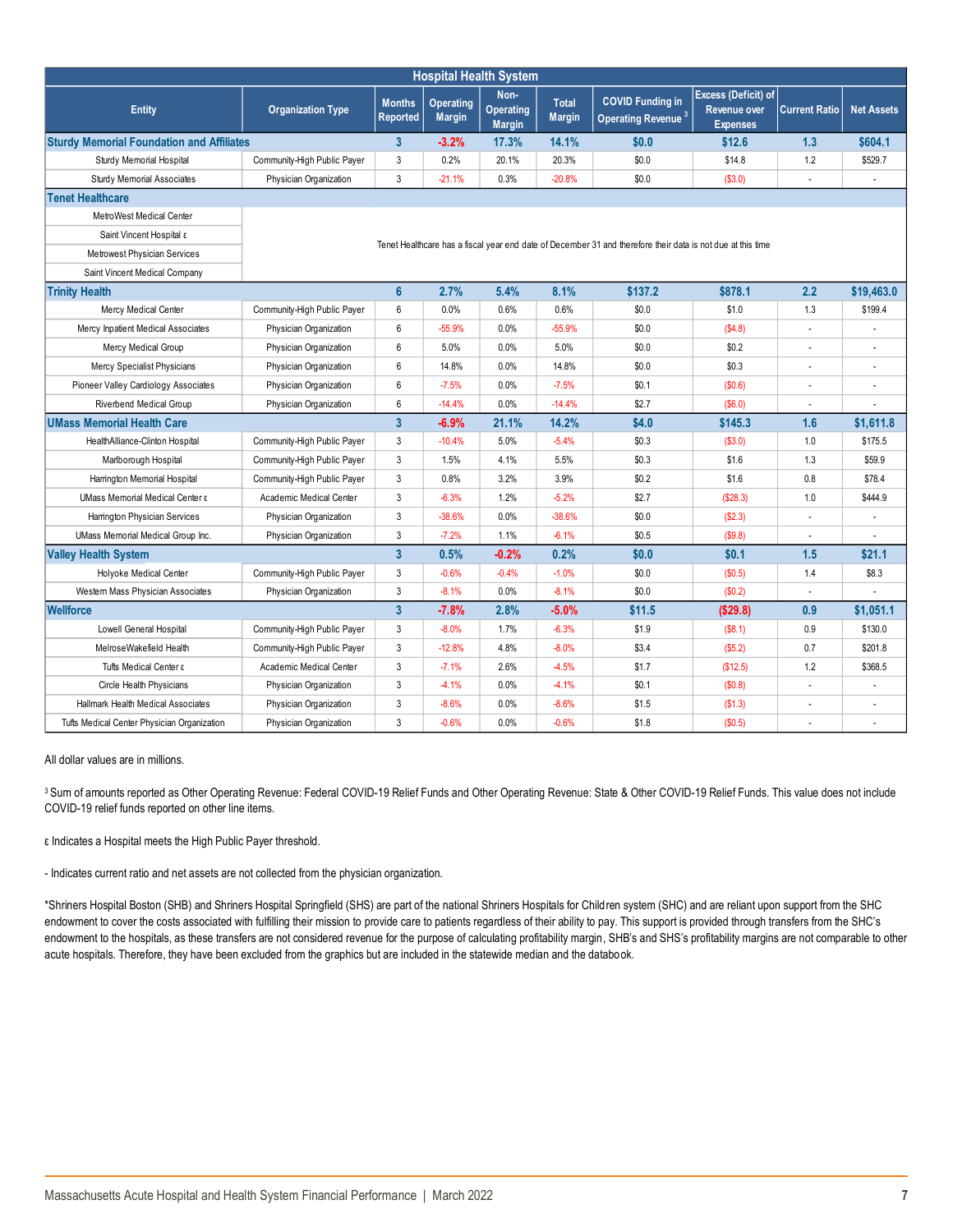# REPORT NOTES

## **Description of Financial Metrics**

Financial ratio analysis is one critical component of assessing an entity's financial condition. As part of this quarterly financial performance report, the Center for Health Information and Analysis (CHIA) collects data and reports on profitability, liquidity, and solvency metrics. The measures are used for hospitals and hospital health systems. The physician organizations only report on profitability metrics. Below are the descriptions and calculations for each.

## **Operating Margin**

Operating income is income from normal operations of an entity, including patient care and other activities, such as research, gift shops, parking, and cafeteria, minus the expenses associated with such activities. Operating margin is a critical ratio that measures how profitable the entity is when looking at the performance of its primary activities.

Of note, some federal and state COVID-19 relief funds received may be included in the entity's operating income.

Operating Margin = (Total Operating Revenue - Total Expenses Including Nonrecurring Gains Losses) / Total Unrestricted Revenue, Gains, and Other Support

## **Non-Operating Margin**

Non-operating income or loss is net of expenses and includes items that are not related to operations, such as investment income, contributions, gains from the sale of assets, and other unrelated business activities.

Non-Operating Margin = Total Non-Operating Revenue / Total Unrestricted Revenue, Gains, and Other Support

## **Total Margin**

This ratio evaluates the overall profitability of the entity using both operating surplus (or loss) and non-operating surplus (or loss).

Total Margin = Total Excess of Revenue, Gains, and Other Support Over Expenses / Total Unrestricted Revenue, Gains, and Other Support

## **COVID Funding in Operating Revenue**

This metric sums all sources of COVID-19 relief funding that was recorded as other operating revenue in the financial statements during this reporting period. This may include COVID-19 relief funding received under the CARES Act, HHS public health and social service emergency funds, private foundation grants or contributions, or state relief funds.

COVID Funding in Operating Revenue = Other Operating Revenue: Federal COVID-19 Relief Funds + Other Operating Revenue: State & Other COVID-19 Relief Funds

## **Current Ratio**

This ratio measures an entity's ability to meet its current liabilities with it current assets. A ratio of 1.0 or higher indicates that current liabilities could be adequately covered by the entity's existing current assets.

Current Ratio = Total Current Assets / Total Current Liabilities